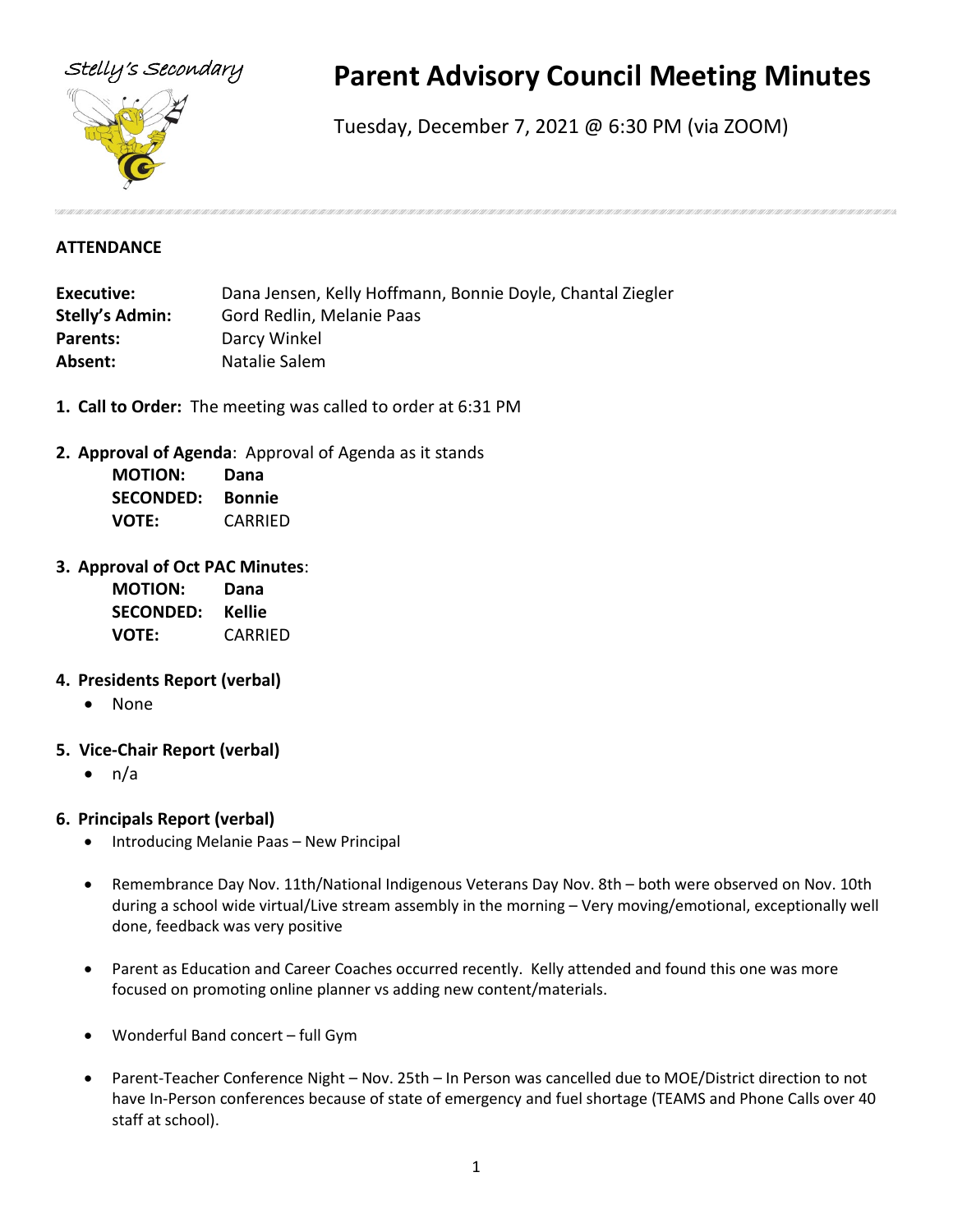- The Glorious Global Gala
- Grad Winter Formal December 8th 6:30 to 9:00 Over 125 tickets sold, live band, karaoke, seated dinner, Trivia and Table games, photo booth, Giant Jenga and more!
- Student Absences, Family vacations, and quarantine/isolation periods. If isolation periods are known ahead of time, early communication with teachers is critical.
- School fees –Reminding Parents to please pay their child's school fees using Rycor.
- "That Most Wonderful Time of the Year Winter Feast" Full breakfast for everyone Friday, Dec. 17th
- June Grad "event" conversations continuing…Still a bit of a "wait and see" with some bookings made…with flexibility given the uncertainly with COVID.
- Winter Break a. Last day of classes Dec. 17th b. Return to School Jan. 4<sup>th</sup>

# **7. COPACS Report**

- District updated around the Survey on the District's Strategic Plan 70% of responses were from parents, the next steps will be to bring those recommendations from the Survey to the Board for review. More involvement in development and finalization of the plan from the community.
- It was updated that the funding formulas would remain unchanged in the 2022-23 school year
- Next COPACS/Keating Parent Workshop takes place January 17 at 7pm to 9pm on Sidestepping the Power **Struggle**
- COPACS then discussed the desire to look at sending the School District a letter requesting the requirement of a vaccine mandate. Discussion occurred and a vote was taken, 2 schools were in favour and 8 abstained, with Robert's rules the motion would pass to endorse a letter. COPACS felt uncomfortable with this without having a definite majority. The vote was then rescinded via Robert's Rules to seek full information from parents and guardians via a survey. IT was decided a survey would be sent out to all parents and guardians to vote, with a 2 week voting window. IT was decided there would be a two-week window to vote from the date of the survey launch.

# **8. Canadian Parents for French (CPF) Report**

# **9. Treasurer's Report (as of Nov 30/21)**

- Received thank you card for parents' of 2021 grads!
- Gaming account
	- o Balance: \$20,934.27
- General account
	- o Balance \$12,117.81